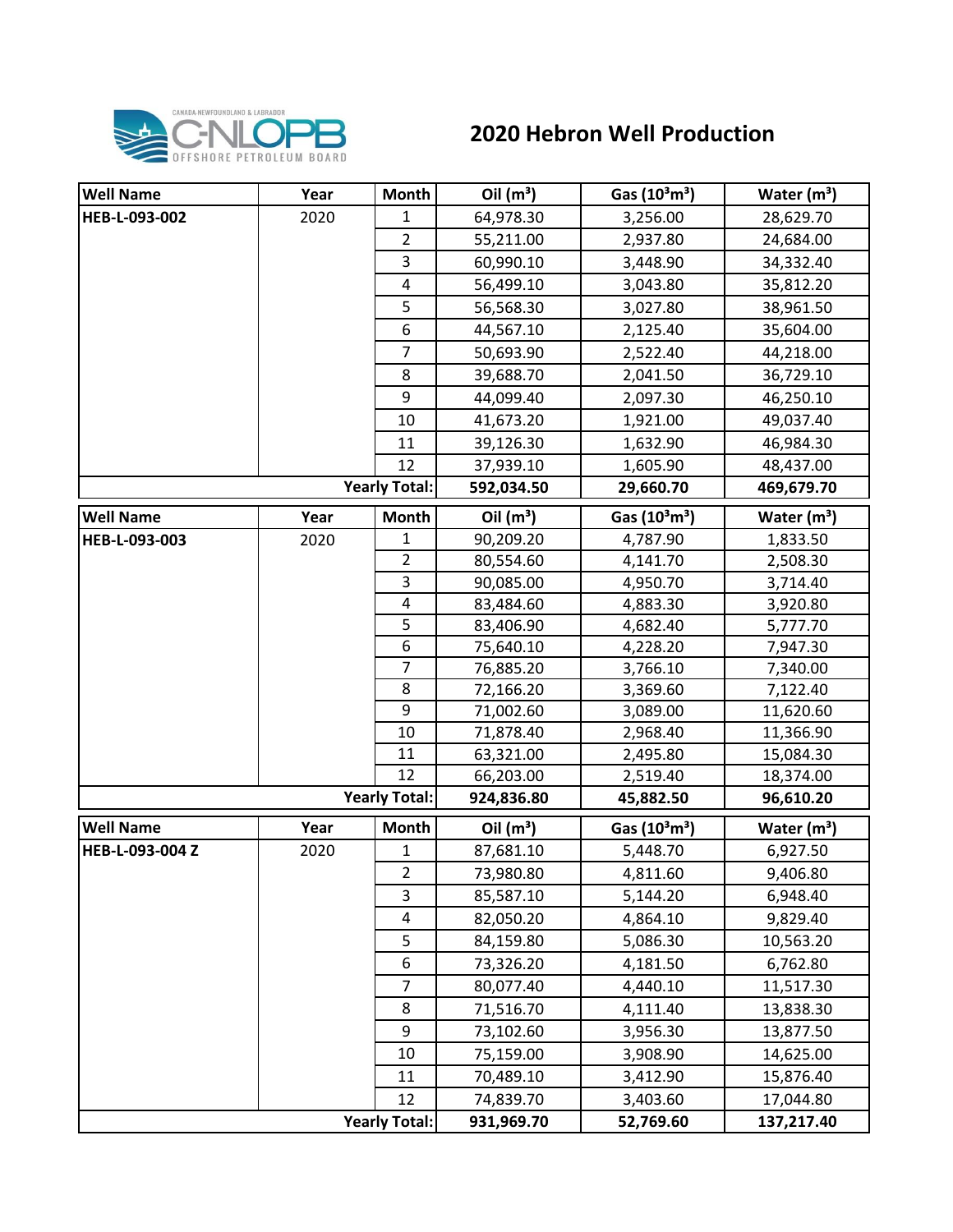| <b>Well Name</b> | Year | Month                | Oil $(m^3)$ | Gas $(10^3 \text{m}^3)$ | Water $(m^3)$ |
|------------------|------|----------------------|-------------|-------------------------|---------------|
| HEB-L-093-007    | 2020 | 1                    | 44,839.00   | 3,747.10                | 56.80         |
|                  |      | $\mathcal{P}$        | 41,171.40   | 4,963.30                | 14.70         |
|                  |      | 3                    | 36,011.30   | 6,301.20                | 44.20         |
|                  |      | 4                    | 38,012.80   | 6,607.90                | 21.60         |
|                  |      | 5                    | 12,586.70   | 2,381.70                | 6.50          |
|                  |      | 6                    | 31,655.00   | 3,903.20                | 19.30         |
|                  |      | 7                    | 38,460.50   | 5,069.10                | 279.20        |
|                  |      | 8                    | 25,704.00   | 3,877.30                | 49.90         |
|                  |      | 9                    | 7,080.30    | 814.10                  | 9.10          |
|                  |      | 10                   | 38,154.90   | 3,556.30                | 87.60         |
|                  |      | 11                   | 30,553.00   | 1,988.70                | 95.80         |
|                  |      | 12                   | 26,473.90   | 1,781.00                | 107.90        |
|                  |      | <b>Yearly Total:</b> | 370,702.80  | 44,990.90               | 792.60        |

| <b>Well Name</b> | Year | Month                | Oil $(m^3)$ | Gas $(10^3 \text{m}^3)$ | Water $(m^3)$ |
|------------------|------|----------------------|-------------|-------------------------|---------------|
| HEB-L-093-009    | 2020 | 1                    | 56,154.40   | 8,613.70                | 14.30         |
|                  |      | $\overline{2}$       | 53,258.80   | 7,632.10                | 25.50         |
|                  |      | 3                    | 53,311.60   | 9,288.00                | 16.70         |
|                  |      | 4                    | 47,319.10   | 7,746.10                | 18.00         |
|                  |      | 5                    | 36,852.50   | 5,649.00                | 63.50         |
|                  |      | 6                    | 41,382.10   | 5,754.30                | 19.30         |
|                  |      | $\overline{7}$       | 44,060.20   | 5,496.00                | 214.10        |
|                  |      | 8                    | 46,572.80   | 5,252.40                | 264.00        |
|                  |      | 9                    | 42,220.90   | 3,836.80                | 16.70         |
|                  |      | 10                   | 39,076.80   | 3,060.10                | 16.80         |
|                  |      | 11                   | 38,682.40   | 2,390.10                | 35.00         |
|                  |      | 12                   | 51,100.10   | 2,877.30                | 39.60         |
|                  |      | <b>Yearly Total:</b> | 549,991.70  | 67,595.90               | 743.50        |

| <b>Well Name</b>     | Year | <b>Month</b>   | Oil $(m^3)$ | Gas (10 <sup>3</sup> m <sup>3</sup> ) | Water $(m^3)$ |
|----------------------|------|----------------|-------------|---------------------------------------|---------------|
| <b>HEB-L-093-010</b> | 2020 | 1              | 89,794.80   | 7,973.20                              | 44.40         |
|                      |      | $\overline{2}$ | 81,019.70   | 8,483.30                              | 24.40         |
|                      |      | 3              | 86,223.30   | 9,086.10                              | 44.80         |
|                      |      | 4              | 85,185.90   | 9,133.00                              | 48.70         |
|                      |      | 5.             | 84,138.60   | 9,422.50                              | 65.10         |
|                      |      | 6              | 72,946.70   | 9,061.10                              | 371.40        |
|                      |      | 7              | 71,960.40   | 8,958.80                              | 1,044.40      |
|                      |      | 8              | 66,231.60   | 7,293.80                              | 1,029.40      |
|                      |      | 9              | 64,794.20   | 6,514.00                              | 260.10        |
|                      |      | 10             | 60,245.30   | 5,649.70                              | 375.70        |
|                      |      | 11             | 60,491.00   | 3,803.50                              | 542.30        |
|                      |      | 12             | 63,875.60   | 3,825.30                              | 148.80        |
| <b>Yearly Total:</b> |      |                | 886,907.10  | 89,204.30                             | 3,999.50      |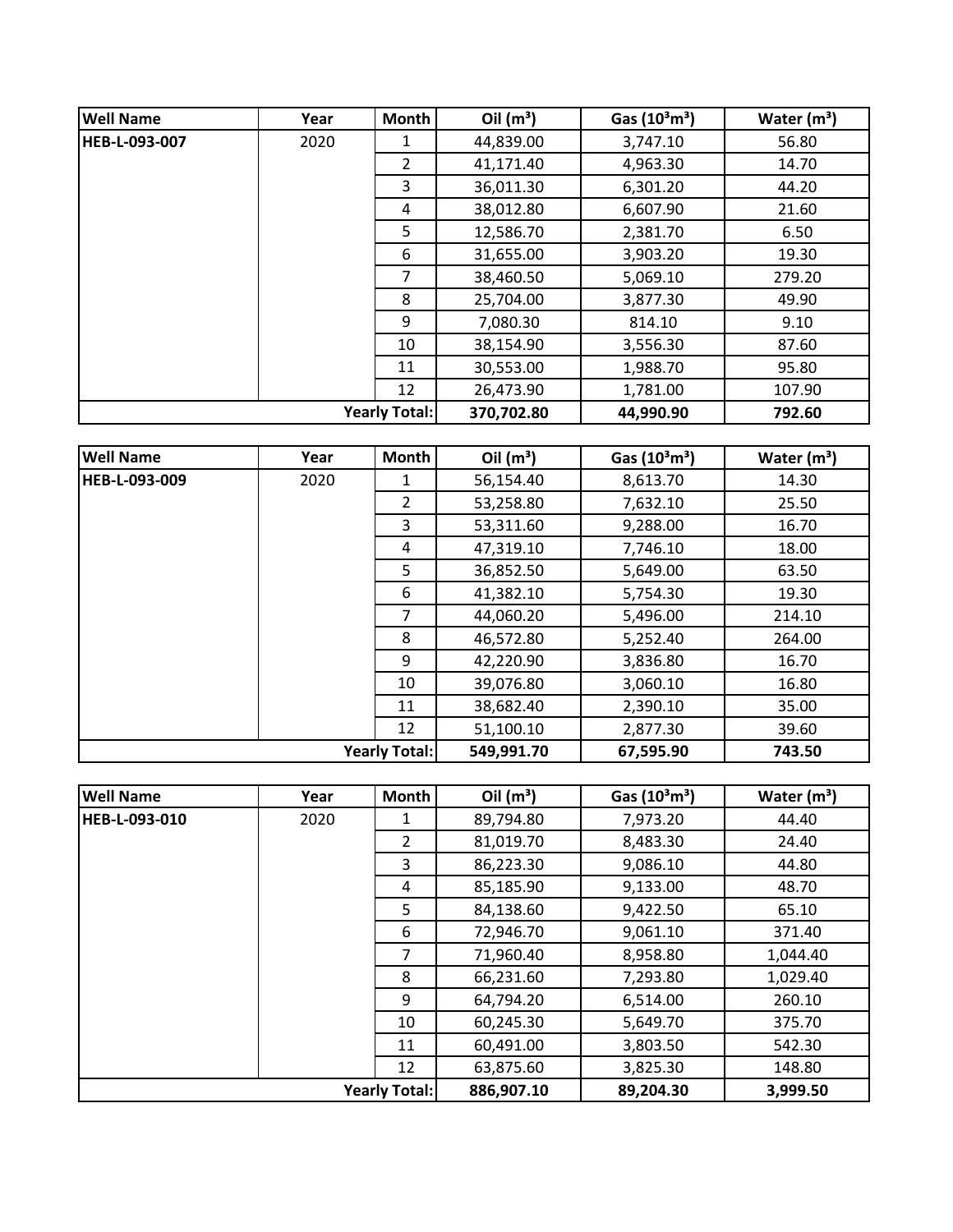| <b>Well Name</b>     | Year | <b>Month</b>         | Oil $(m^3)$ | Gas $(10^3 \text{m}^3)$ | Water $(m^3)$ |
|----------------------|------|----------------------|-------------|-------------------------|---------------|
| <b>HEB-L-093-012</b> | 2020 | 1                    | 16,610.50   | 923.60                  | 50.10         |
|                      |      | $\overline{2}$       | 88,322.00   | 3,575.00                | 236.20        |
|                      |      | 3                    | 87,571.20   | 4,594.80                | 47.30         |
|                      |      | 4                    | 89,389.90   | 6,244.70                | 36.80         |
|                      |      | 5                    | 94,644.90   | 7,487.50                | 67.10         |
|                      |      | 6                    | 75,086.50   | 4,990.00                | 53.70         |
|                      |      | 7                    | 89,572.40   | 4,692.30                | 113.70        |
|                      |      | 8                    | 82,247.80   | 3,324.10                | 112.60        |
|                      |      | 9                    | 82,569.30   | 2,812.70                | 801.10        |
|                      |      | 10                   | 63,261.50   | 1,966.20                | 1,334.00      |
|                      |      | 11                   | 71,773.10   | 1,854.10                | 2,716.40      |
|                      |      | 12                   | 84,083.70   | 2,345.50                | 4,261.20      |
|                      |      | <b>Yearly Total:</b> | 925,132.80  | 44,810.50               | 9,830.20      |

| <b>Well Name</b>     | Year | Month                | Oil $(m^3)$ | Gas $(10^3 \text{m}^3)$ | Water $(m^3)$ |
|----------------------|------|----------------------|-------------|-------------------------|---------------|
| <b>HEB-L-093-013</b> | 2020 | 1                    | 51,024.60   | 9,889.60                | 27.50         |
|                      |      | $\overline{2}$       | 44,825.40   | 9,271.30                | 31.10         |
|                      |      | 3                    | 44,030.20   | 10,253.70               | 30.80         |
|                      |      | 4                    | 17,540.90   | 3,530.70                | 7.50          |
|                      |      | 5                    | 33,100.10   | 4,639.00                | 123.40        |
|                      |      | 6                    | 42,686.70   | 6,431.30                | 417.60        |
|                      |      | $\overline{7}$       | 34,249.90   | 4,888.70                | 156.80        |
|                      |      | 8                    | 25,519.40   | 3,498.80                | 75.70         |
|                      |      | 9                    | 4,695.90    | 411.90                  | 91.80         |
|                      |      | 10                   | 33,548.70   | 3,142.90                | 668.30        |
|                      |      | 11                   | 33,906.70   | 3,601.20                | 490.40        |
|                      |      | 12                   | 34,173.20   | 3,433.70                | 623.50        |
|                      |      | <b>Yearly Total:</b> | 399,301.70  | 62,992.80               | 2,744.40      |

| <b>Well Name</b> | Year | <b>Month</b>         | Oil $(m^3)$  | Gas $(10^3 \text{m}^3)$ | Water $(m^3)$ |
|------------------|------|----------------------|--------------|-------------------------|---------------|
| HEB-L-093-014    | 2020 | 1                    | 102,763.80   | 6,401.30                | 65.60         |
|                  |      | $\overline{2}$       | 90,845.70    | 5,578.80                | 132.80        |
|                  |      | 3                    | 101,557.90   | 5,796.40                | 229.00        |
|                  |      | 4                    | 100,336.70   | 5,379.20                | 373.40        |
|                  |      | 5                    | 101,209.30   | 5,631.30                | 751.90        |
|                  |      | 6                    | 93,331.20    | 5,468.20                | 1,542.00      |
|                  |      | 7                    | 91,607.20    | 4,829.40                | 2,224.00      |
|                  |      | 8                    | 88,892.90    | 4,617.90                | 3,203.60      |
|                  |      | 9                    | 85,574.00    | 4,147.40                | 5,324.80      |
|                  |      | 10                   | 84,730.30    | 3,900.20                | 6,951.30      |
|                  |      | 11                   | 79,406.60    | 3,433.90                | 8,091.00      |
|                  |      | 12                   | 81,998.00    | 3,264.00                | 10,045.60     |
|                  |      | <b>Yearly Total:</b> | 1,102,253.60 | 58,448.00               | 38,935.00     |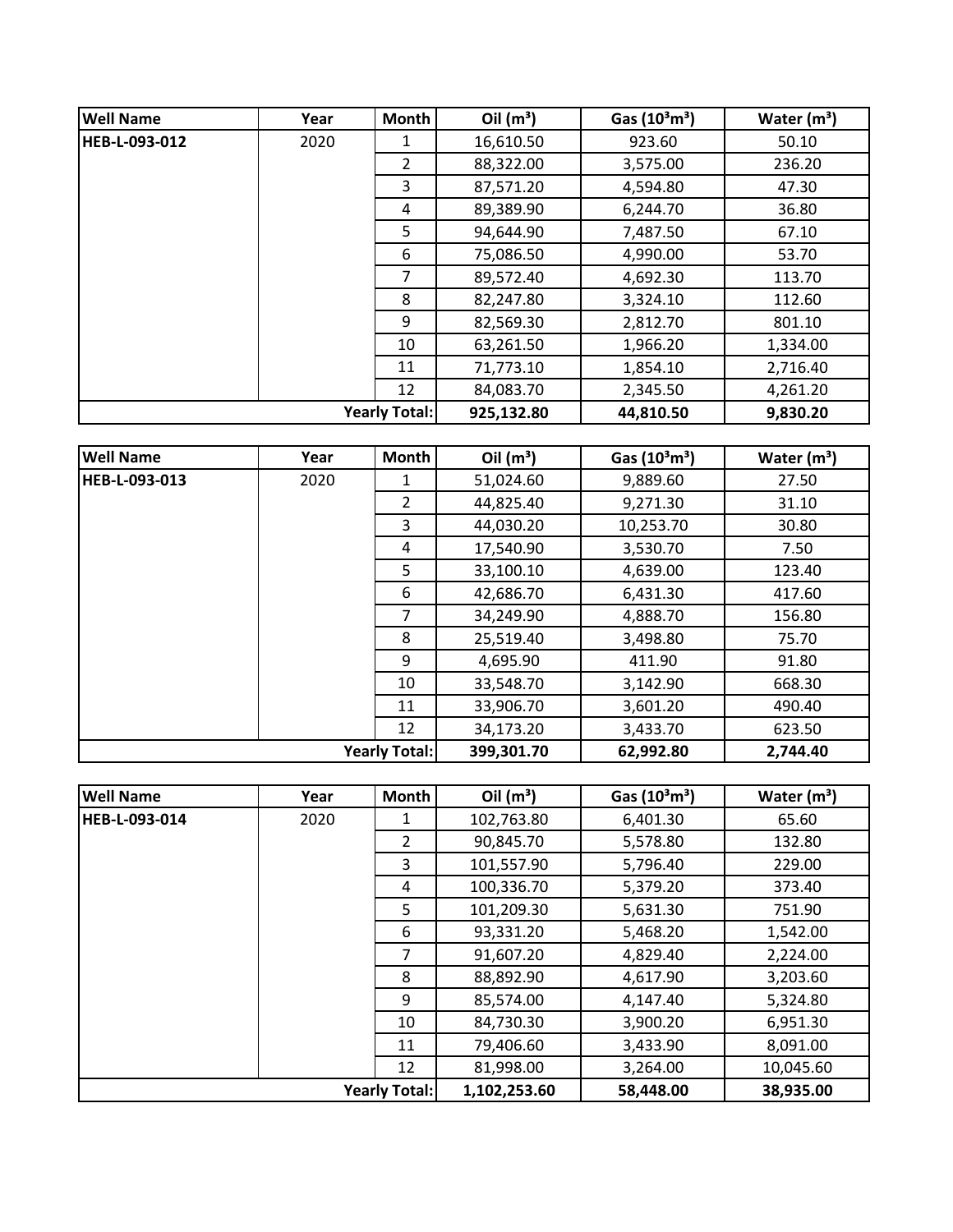| <b>Well Name</b>     | Year | <b>Month</b>         | Oil $(m^3)$ | Gas $(10^3 \text{m}^3)$ | Water $(m^3)$ |
|----------------------|------|----------------------|-------------|-------------------------|---------------|
| <b>HEB-L-093-015</b> | 2020 | 1                    | 57,280.90   | 11,858.80               | 25.90         |
|                      |      | $\mathcal{P}$        | 45,325.90   | 9,299.20                | 45.10         |
|                      |      | 3                    | 36,890.30   | 8,263.40                | 61.40         |
|                      |      | 4                    | 33,959.70   | 5,883.80                | 224.40        |
|                      |      | 5                    | 33,306.60   | 4,370.50                | 38.20         |
|                      |      | 6                    | 35,793.40   | 4,276.70                | 81.60         |
|                      |      | 7                    | 33,732.90   | 3,677.00                | 105.10        |
|                      |      | 8                    | 35,884.10   | 3,958.50                | 61.60         |
|                      |      | 9                    | 25,856.80   | 2,637.70                | 73.20         |
|                      |      | 10                   | 22,875.00   | 1,859.40                | 50.70         |
|                      |      | 11                   | 20,125.90   | 1,301.90                | 66.40         |
|                      |      | 12                   | 34,782.30   | 1,854.90                | 100.50        |
|                      |      | <b>Yearly Total:</b> | 415,813.80  | 59,241.80               | 934.10        |

| <b>Well Name</b>     | Year | Month | Oil $(m^3)$ | Gas $(10^3 \text{m}^3)$ | Water $(m^3)$ |
|----------------------|------|-------|-------------|-------------------------|---------------|
| HEB-L-093-017        | 2020 | 1     | 0.00        | 0.00                    | 0.00          |
|                      |      | 2     | 0.00        | 0.00                    | 0.00          |
|                      |      | 3     | 38,328.80   | 5,938.10                | 84.30         |
|                      |      | 4     | 71,921.20   | 11,695.30               | 382.80        |
|                      |      | 5     | 26,450.90   | 5,063.80                | 174.30        |
|                      |      | 6     | 32,481.20   | 4,171.40                | 264.40        |
|                      |      | 7     | 42,163.70   | 9,025.30                | 303.10        |
|                      |      | 8     | 40,507.90   | 10,507.60               | 263.30        |
|                      |      | 9     | 31,754.90   | 7,602.60                | 376.10        |
|                      |      | 10    | 27,047.20   | 5,454.00                | 452.00        |
|                      |      | 11    | 23,108.20   | 3,055.00                | 159.80        |
|                      |      | 12    | 26,482.90   | 2,542.00                | 258.40        |
| <b>Yearly Total:</b> |      |       | 360,246.90  | 65,055.10               | 2,718.50      |

| <b>Well Name</b> | Year | <b>Month</b>         | Oil $(m^3)$ | Gas $(10^3 \text{m}^3)$ | Water $(m^3)$ |
|------------------|------|----------------------|-------------|-------------------------|---------------|
| HEB-L-093-018    | 2020 | 1                    | 0.00        | 0.00                    | 0.00          |
|                  |      | $\overline{2}$       | 0.00        | 0.00                    | 0.00          |
|                  |      | 3                    | 0.00        | 0.00                    | 0.00          |
|                  |      | 4                    | 0.00        | 0.00                    | 0.00          |
|                  |      | 5                    | 93,784.20   | 15,401.00               | 118.90        |
|                  |      | 6                    | 61,310.10   | 10,758.00               | 69.30         |
|                  |      | 7                    | 59,921.60   | 9,000.30                | 161.30        |
|                  |      | 8                    | 58,176.40   | 9,424.90                | 72.10         |
|                  |      | 9                    | 41,219.60   | 7,110.90                | 15.30         |
|                  |      | 10                   | 40,248.70   | 5,463.40                | 11.60         |
|                  |      | 11                   | 38,559.70   | 3,766.70                | 17.10         |
|                  |      | 12                   | 39,508.90   | 3,339.30                | 21.60         |
|                  |      | <b>Yearly Total:</b> | 432,729.20  | 64,264.50               | 487.20        |